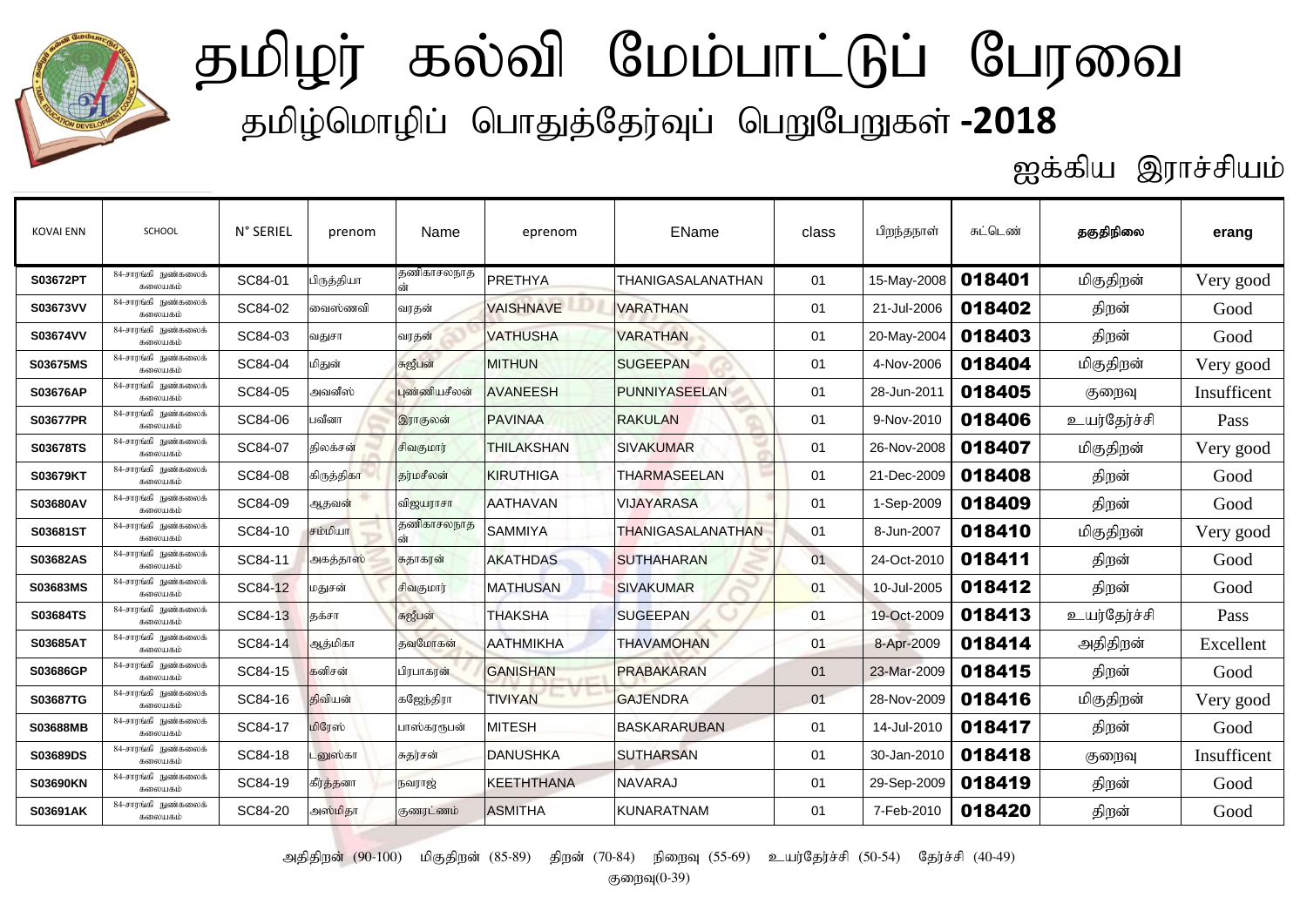

ஐக்கிய இராச்சியம்

| <b>KOVAI ENN</b> | SCHOOL                          | N° SERIEL | prenom   | Name                   | eprenom          | EName                 | class | பிறந்தநாள்  | சுட்டெண் | தகுதிநிலை    | erang        |
|------------------|---------------------------------|-----------|----------|------------------------|------------------|-----------------------|-------|-------------|----------|--------------|--------------|
| S03692SR         | 84-சாரங்கி நுண்கலைக்<br>கலையகம் | SC84-21   | சயனன்    | ராஜேந்திரா             | <b>SAJANAN</b>   | <b>RASENDRA</b>       | 01    | 25-Dec-2009 | 018421   | நிறைவு       | Satisfactory |
| S03693AS         | 84-சாரங்கி நுண்கலைக்<br>கலைபகம் | SC84-22   | அக்சயன்  | செந்தில்குமார்         | <b>AKSAYAN</b>   | <b>SENTHIKUMAR</b>    | 01    | 27-Aug-2010 | 018422   | குறைவு       | Insufficent  |
| S03694BV         | 84-சாாங்கி நுண்கலைக்<br>கலையகம் | SC84-23   | பாருஜன்  | வரதன்                  | <b>BAARUJAN</b>  | <b>VARATHAN</b>       | 02    | 9-May-2008  | 028401   | உயர்தேர்ச்சி | Pass         |
| S03695AK         | 84-சாரங்கி நுண்கலைக்<br>கலையகம் | SC84-24   | அபிநயன்  | கேதீஸ்வரன்             | <b>ABINAYAN</b>  | <b>KETHEESWARAN</b>   | 02    | 14-Nov-2008 | 028402   | திறன்        | Good         |
| S03696TS         | 84-சாரங்கி நுண்கலைக்<br>கலையகம் | SC84-25   | தாமரா    | சத்தியேந்திரா          | <b>THAAMARA</b>  | <b>SATHIENDRA</b>     | 02    | 10-Aug-2009 | 028403   | அதிதிறன்     | Excellent    |
| S03697JS         | 84-சாரங்கி நுண்கலைக்<br>கலையகம் | SC84-26   | ஜதுசன்   | சரவணபவன்               | <b>JATHUSAN</b>  | SARAVANAPAVAN         | 02    | 14-Aug-2008 | 028404   | நிறைவு       | Satisfactory |
| S03698MT         | 84-சாரங்கி நுண்கலைக்<br>கலையகம் | SC84-27   | மிதுர்ளா | குயாபரன்               | <b>MITHURLA</b>  | <b>THAYAPARAN</b>     | 02    | 14-Mar-2010 | 028405   | திறன்        | Good         |
| S03699ST         | 84-சாரங்கி நுண்கலைக்<br>கலையகம் | SC84-28   | சுவர்ணயா | குபேசன்                | <b>SUVARNAJA</b> | <b>THABEASAN</b>      | 02    | 15-Apr-2010 | 028406   | திறன்        | Good         |
| <b>S03700SS</b>  | 84-சாரங்கி நுண்கலைக்<br>கலையகம் | SC84-29   | சாதனா    | சுனேந்திரன்            | <b>SADHANA</b>   | <b>SUNENDRAN</b>      | 02    | 4-May-2008  | 028407   | அதிதிறன்     | Excellent    |
| S03701MV         | 84-சாரங்கி நுண்கலைக்<br>கலையகம் | SC84-30   | மாதுசா   | விஜயராசா               | <b>MATHUSA</b>   | <b>VIJAYARASA</b>     | 02    | 15-Apr-2007 | 028408   | அதிதிறன்     | Excellent    |
| S03702AP         | 84-சாரங்கி நுண்கலைக்<br>கலையகம் | SC84-31   | அட்ச்சயா | பத்மலிங்கம்            | <b>ADCHAYA</b>   | <b>PATHMALINGAM</b>   | 02    | 23-Mar-2007 | 028409   | திறன்        | Good         |
| S03704JJ         | 84-சாரங்கி நுண்கலைக்<br>கலையகம் | SC84-33   | ஜதுசயா   | ஜனார்த்தனன்            | <b>JATHUSAJA</b> | <b>JANARTHANAN</b>    | 02    | 16-Jan-2007 | 028411   | நிறைவு       | Satisfactory |
| <b>S03705TM</b>  | 84-சாரங்கி நுண்கலைக்<br>கலைபகம் | SC84-34   | கிபிசா   | மனோரஞ்சன்              | <b>THIPISA</b>   | <b>MANORANJAN</b>     | 02    | 22-Jan-2010 | 028412   | நிறைவு       | Satisfactory |
| S03706PK         | 84-சாாங்கி நுண்கலைக்<br>கலையகம் | SC84-35   | ப்ரித்தி | குணரத்னம்              | <b>PRITHTHI</b>  | <b>KUNARATNAM</b>     | 02    | 27-Jul-2007 | 028413   | நிறைவு       | Satisfactory |
| S03708SP         | 84-சாரங்கி நுண்கலைக்<br>கலையகம் | SC84-37   | சோபனா    | பிறேம்நாத்             | <b>SHOBANA</b>   | <b>PREMNATH</b>       | 03    | 1-Jul-2009  | 038401   | திறன்        | Good         |
| <b>S03709KR</b>  | 84-சாரங்கி நுண்கலைக்<br>கலையகம் | SC84-38   | கலைநிலா  | இராகுலன்               | <b>KALAINILA</b> | <b>RAKULAN</b>        | 03    | 30-Mar-2008 | 038402   | திறன்        | Good         |
| S03711KS         | 84-சாரங்கி நுண்கலைக்<br>கலையகம் | SC84-40   | கானகன்   | சிதம்பரலிங்கம்         | <b>KANAHAN</b>   | SHITHAMBARALINGAM     | 03    | 17-Feb-2007 | 038404   | குறைவு       | Insufficent  |
| S03712SK         | 84-சாரங்கி நுண்கலைக்<br>கலையகம் | SC84-41   | சகானா    | குணபாலசிங்கம்   SAGANA |                  | <b>KUNABALASINGAM</b> | 03    | 7-May-2009  | 038405   | நிறைவு       | Satisfactory |
| S03713MS         | 84-சாாங்கி நுண்கலைக்<br>கலையகம் | SC84-42   | மிதுன்   | சோமேஸ்வரன்             | <b>MITHUN</b>    | <b>SOMESWARAN</b>     | 03    | 28-Apr-2003 | 038406   | நிறைவு       | Satisfactory |
| S03714RS         | 84-சாரங்கி நுண்கலைக்<br>கலையகம் | SC84-43   | ரனுசன்   | சுதாகரன்               | <b>RANUSHAN</b>  | <b>SUTHAKARAN</b>     | 03    | 11-Aug-2007 | 038407   | திறன்        | Good         |

அதிதிறன் (90-100) மிகுதிறன் (85-89) திறன் (70-84) நிறைவு (55-69) உயர்தேர்ச்சி (50-54) தேர்ச்சி (40-49)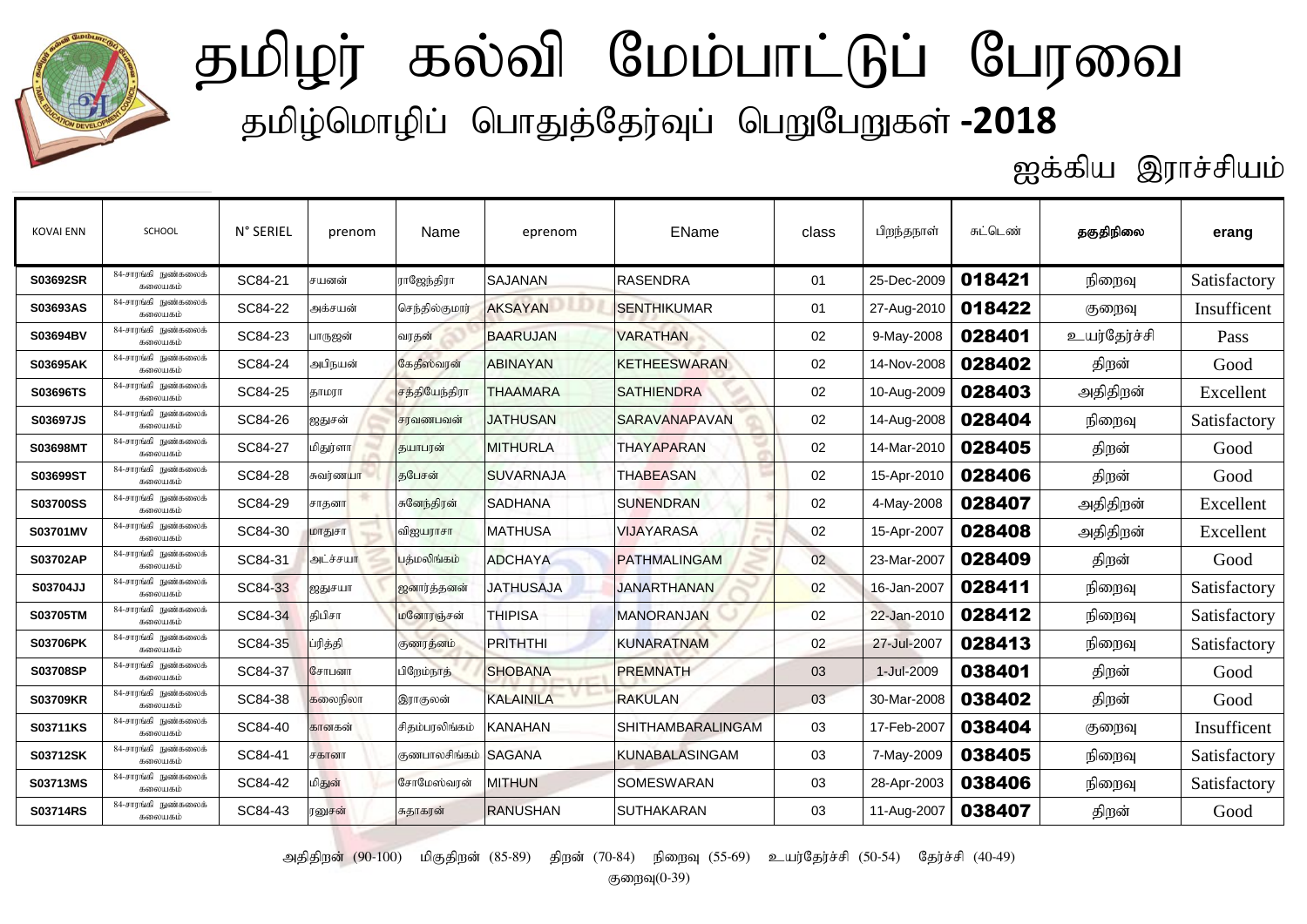

ஐக்கிய இராச்சியம்

| <b>KOVAI ENN</b> | SCHOOL                          | N° SERIEL | prenom      | Name           | eprenom            | EName                    | class | பிறந்தநாள்  | சுட்டெண் | தகுதிநிலை | erang        |
|------------------|---------------------------------|-----------|-------------|----------------|--------------------|--------------------------|-------|-------------|----------|-----------|--------------|
| S03715SS         | 84-சாரங்கி நுண்கலைக்<br>கலையகம் | SC84-44   | சந்தோஸ்     | சுதர்சன்       | <b>SANTHOS</b>     | <b>SUTHARSAN</b>         | 03    | 19-Dec-2005 | 038408   | நிறைவு    | Satisfactory |
| <b>S03717HG</b>  | 84-சாரங்கி நுண்கலைக்<br>கலையகம் | SC84-46   | கரிஸ்       | கிரீசன்        | <b>HARRIESH</b>    | <b>GREESAN</b>           | 04    | 24-Oct-2003 | 048401   | குறைவு    | Insufficent  |
| S03718CS         | 84-சாரங்கி நுண்கலைக்<br>கலையகம் | SC84-47   | சியாம்      | சண்முகநாதன்    | <b>CHIYAM</b>      | <b>SHANMUGANATHAN</b>    | 04    | 9-Jun-2004  | 048402   | குறைவு    | Insufficent  |
| S03719NV         | 84-சாரங்கி நுண்கலைக்<br>கலையகம் | SC84-48   | நிரந்தரி    | விஸ்ணுதரன்     | <b>NIRANTHARY</b>  | <b>VISHNUDARAN</b>       | 04    | 7-Jan-2005  | 048403   | திறன்     | Good         |
| S03720DG         | 84-சாரங்கி நுண்கலைக்<br>கலையகம் | SC84-49   | துளசிகா     | கிரீசன்        | <b>DULLASIGA</b>   | <b>GREESAN</b>           | 04    | 13-Nov-2006 | 048404   | தேர்ச்சி  | Normal pass  |
| S03721KS         | 84-சாரங்கி நுண்கலைக்<br>கலையகம் | SC84-50   | குபேரன்     | சுரேஸ்குமார்   | <b>KUPERAN</b>     | <b>SURESHKUMAR</b>       | 05    | 7-Dec-2005  | 058401   | அதிதிறன்  | Excellent    |
| S03722PS         | 84-சாரங்கி நுண்கலைக்<br>கலையகம் | SC84-51   | பிருந்தாவன் | பரீபாஸ்கரன்    | <b>PIRUNTHABAN</b> | <b>SRIBASKARAN</b>       | 05    | 4-Sep-2005  | 058402   | அதிதிறன்  | Excellent    |
| S03723VS         | 84-சாரங்கி நுண்கலைக்<br>கலையகம் | SC84-52   | விதுசன்     | சுதாகரன்       | <b>VITHUSAN</b>    | <b>SUTHAKARAN</b>        | 05    | 3-May-2003  | 058403   | திறன்     | Good         |
| <b>S03724NS</b>  | 84-சாரங்கி நுண்கலைக்<br>கலையகம் | SC84-53   | நீத்திகை    | சரவணபவன்       | <b>NEETHYKAI</b>   | <b>SARAVANABAVAN</b>     | 06    | 12-Mar-2004 | 068401   | திறன்     | Good         |
| <b>S03725AR</b>  | 84-சாரங்கி நுண்கலைக்<br>கலையகம் | SC84-54   | ஆர்த்தி     | ரவீந்திரநாதன்  | <b>AARTHTHY</b>    | <b>RAVEENDRANATHAN</b>   | 06    | 14-Dec-2007 | 068402   | திறன்     | Good         |
| <b>S03726TK</b>  | 84-சாரங்கி நுண்கலைக்<br>கலையகம் | SC84-55   | திவாஜனி     | காந்தருபன்     | <b>THIVAJINI</b>   | <b>KANTHARUBAN</b>       | 06    | 31-May-2007 | 068403   | நிறைவு    | Satisfactory |
| S03727TT         | 84-சாரங்கி நுண்கலைக்<br>கலையகம் | SC84-56   | கஸ்வினி     | தயாபரன்        | <b>THASHVINI</b>   | <b>THAYAPARAN</b>        | 06    | 17-Feb-2006 | 068404   | மிகுதிறன் | Very good    |
| S03728TS         | 84-சாரங்கி நுண்கலைக்<br>கலையகம் | SC84-57   | துளசிகா     | சிகம்பரலிங்கம் | <b>THULAZIKA</b>   | <b>SHITHAMBARALINGAM</b> | 06    | 29-Sep-2003 | 068405   | திறன்     | Good         |
| S03729PT         | 84-சாரங்கி நுண்கலைக்<br>கலையகம் | SC84-58   | பார்கவி     | தில்லைராஜன்    | <b>PARKKAVI</b>    | <b>THILLAIRAJAN</b>      | 07    | 3-Jan-2003  | 078401   | திறன்     | Good         |
| <b>S03730JP</b>  | 84-சாரங்கி நுண்கலைக்<br>கலையகம் | SC84-59   | யபிதா       | பிறேமதாசன்     | <b>JABITHA</b>     | <b>PREMATHASAN</b>       | 07    | 16-Jun-2000 | 078402   | தேர்ச்சி  | Normal pass  |
| S03731VP         | 84-சாரங்கி நுண்கலைக்<br>கலையகம் | SC84-60   | வருண்       | பிரேம்நாத்     | <b>VARUN</b>       | <b>PREMNATH</b>          | 08    | 19-Sep-2001 | 088401   | நிறைவு    | Satisfactory |
| S03732HS         | 84-சாரங்கி நுண்கலைக்<br>கலையகம் | SC84-61   | கரிணி       | சசிகரன்        | <b>HARINI</b>      | <b>SASIHARAN</b>         | 08    | 9-Sep-2004  | 088402   | நிறைவு    | Satisfactory |
| S03733PS         | 84-சாரங்கி நுண்கலைக்<br>கலையகம் | SC84-62   | பிருத்திகா  | சசிகரன்        | <b>PIRUTHIKA</b>   | <b>SASIHARAN</b>         | 10    | 9-Dec-2001  | 108401   | நிறைவு    | Satisfactory |
| S03734AR         | 84-சாரங்கி நுண்கலைக்<br>கலையகம் | SC84-63   | அபிஷன்      | ரவீந்திரநாதன்  | <b>ABISAN</b>      | <b>RAVEENDRANATHAN</b>   | 10    | 13-Apr-2001 | 108402   | திறன்     | Good         |
| <b>S03735MR</b>  | 84-சாரங்கி நுண்கலைக்<br>கலையகம் | SC84-64   | மிதுரன்     | ரவீந்திரநாதன்  | <b>MITHURAN</b>    | <b>RAVEENDRANATHAN</b>   | 10    | 26-Mar-2002 | 108403   | திறன்     | Good         |

அதிதிறன் (90-100) மிகுதிறன் (85-89) திறன் (70-84) நிறைவு (55-69) உயர்தேர்ச்சி (50-54) தேர்ச்சி (40-49)